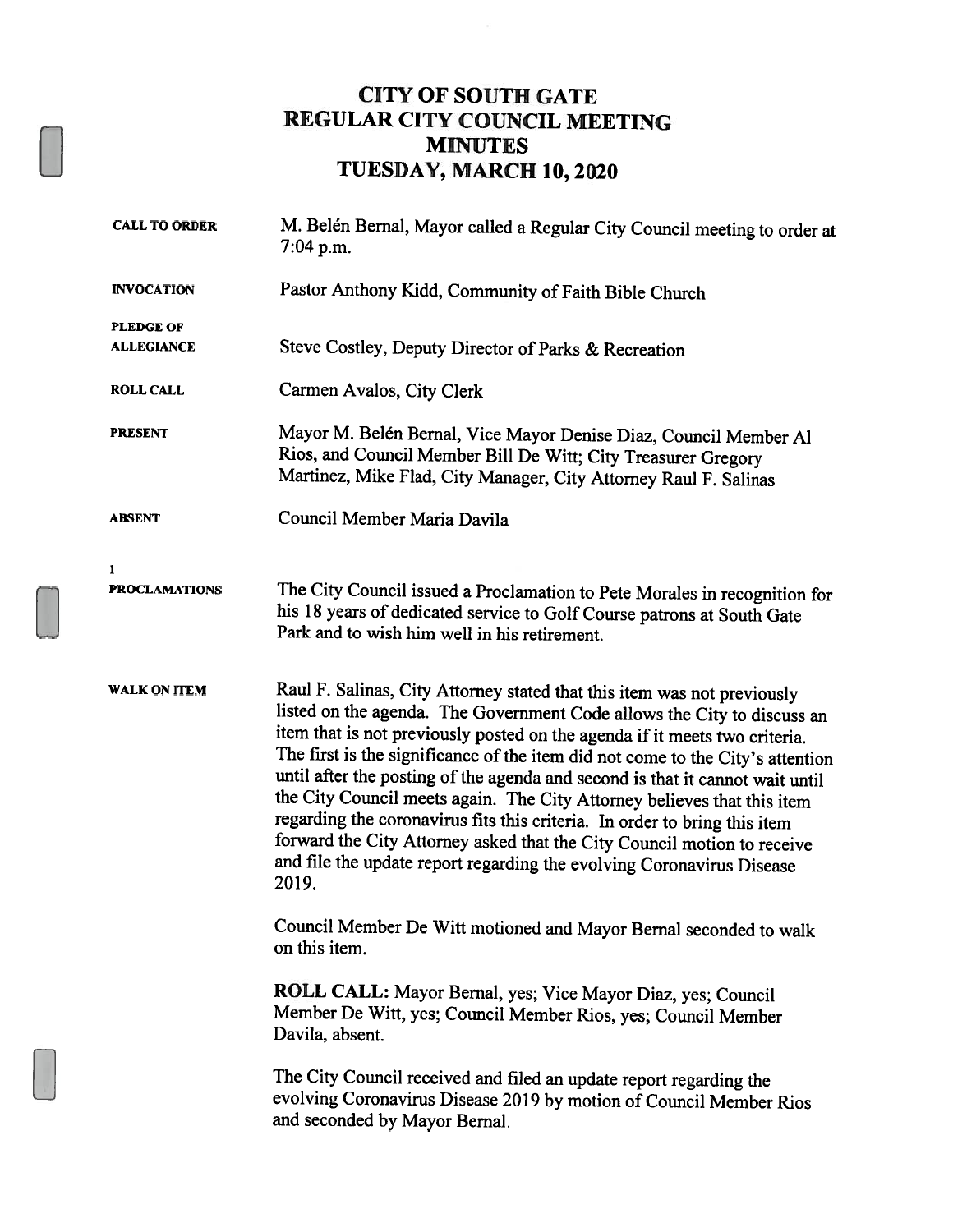## REGULAR CITY COUNCIL MEETING MINUTES OF MARCH 10, <sup>2020</sup>

| 2<br><b>TWEEDY ADVISORY</b>                               | Council Member Al Rios considered appointing to the Tweedy Mile<br>Advisory Board to fill a vacancy for the unexpired term ending on January<br>31, 2021; the appointment will be ratified by a majority vote of the City<br>Council.<br>This Item was continued to the next meeting of March 24, 2020.                                                          |
|-----------------------------------------------------------|------------------------------------------------------------------------------------------------------------------------------------------------------------------------------------------------------------------------------------------------------------------------------------------------------------------------------------------------------------------|
| <b>COMMENTS FROM</b><br>THE AUDIENCE                      | Mr. Campos, 8467 San Vincente Avenue, complained about his neighbor.<br>He admonished feels that the Police Department, Code Enforcement,<br>Business License for being ineffective.                                                                                                                                                                             |
|                                                           | Member of Ahmadiyya Muslim Community, Pico Rivera, gave a message<br>to City Council about his Islamic beliefs.                                                                                                                                                                                                                                                  |
|                                                           | Alma Santana, 9607 Bryson Avenue, thanked City Council and staff for<br>their leadership. She wants the City Council to remember the youth of our<br>community when planning for Coronavirus.                                                                                                                                                                    |
|                                                           | Sergio, 6153 Florence Avenue, complained about a tree in front of his<br>home.                                                                                                                                                                                                                                                                                   |
|                                                           | Martha Vegas, 3816 Santa Ana Street, complained about a tree in front of<br>her home.                                                                                                                                                                                                                                                                            |
|                                                           | Virginia Johnson, 5751 McKinley Avenue, commented on Assembly<br>Member Cristina Garcia's bill for spending habits of government officials.<br>She complimented City Officials for putting on an outstanding State of the<br>City event.                                                                                                                         |
|                                                           | Nick Godoy, 8611 San Gabriel Avenue, commented on the Election.                                                                                                                                                                                                                                                                                                  |
| <b>REPORTS AND COMMENTS</b><br><b>FROM CITY OFFICIALS</b> | Joe Perez, Director of Community Development, the Community<br>Development will be hosting an informational meeting regarding housing<br>trends and policies. There will also be a community meeting at AltaMed<br>on the Census. Lastly, the will be a consolidated meeting on March 25 <sup>th</sup><br>and 26 <sup>th</sup> to discuss the use of CDBG funds. |
|                                                           | Steve Costley, Acting Parks and Recreation Director, updated everyone on<br>the Azalea Festival. Cynthia Esquivel is the new Azalea Queen.                                                                                                                                                                                                                       |
|                                                           | Raul F. Salinas, City Attorney updated the City Council on upcoming<br>mediation between two residents.                                                                                                                                                                                                                                                          |
|                                                           | Greg Martinez, City Treasurer, spoke about James Manuel, CAC<br>Commissioner.                                                                                                                                                                                                                                                                                    |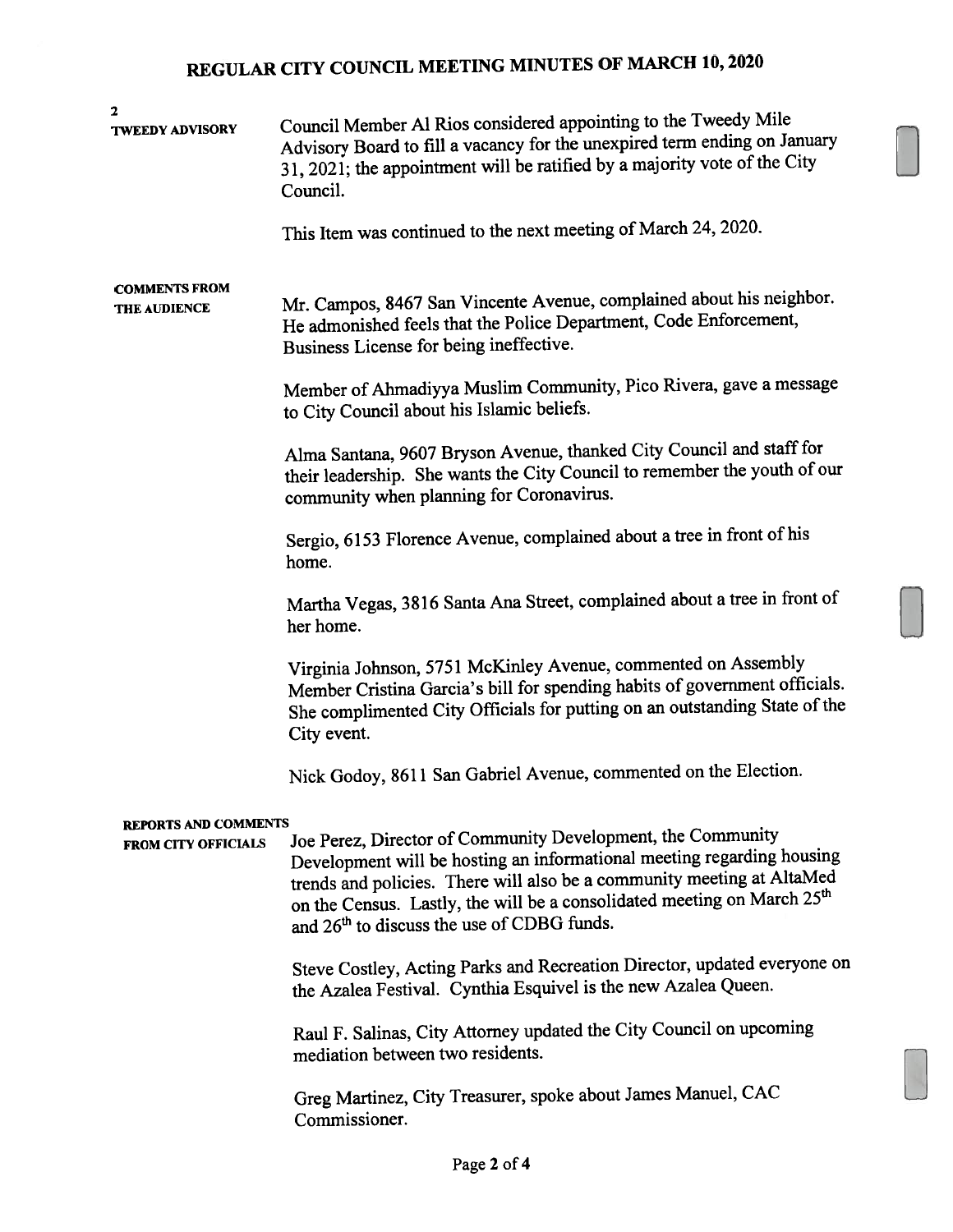## REGULAR CITY COUNCIL MEETING MINUTES OF MARCH 10, <sup>2020</sup>

| <b>REPORTS AND COMMENTS</b><br><b>FROM CITY OFFICIALS</b> |                                                                                                                                                                                                                                                                                                                                                                                                                                                                                                                                                                                                                                                                                                                      |  |  |
|-----------------------------------------------------------|----------------------------------------------------------------------------------------------------------------------------------------------------------------------------------------------------------------------------------------------------------------------------------------------------------------------------------------------------------------------------------------------------------------------------------------------------------------------------------------------------------------------------------------------------------------------------------------------------------------------------------------------------------------------------------------------------------------------|--|--|
| <b>CON'T</b>                                              | Carmen Avalos, City Clerk, updated everyone on the election.                                                                                                                                                                                                                                                                                                                                                                                                                                                                                                                                                                                                                                                         |  |  |
|                                                           | Council Member De Witt felt that the election would have run smoother if<br>it was still run by the Cities.                                                                                                                                                                                                                                                                                                                                                                                                                                                                                                                                                                                                          |  |  |
|                                                           | Council Member Rios commented on some of the issues with the new<br>Vote Centers. He encouraged everyone to participate with the Census. He<br>also requested an update on the Delta fuel spill.                                                                                                                                                                                                                                                                                                                                                                                                                                                                                                                     |  |  |
|                                                           | Vice Mayor Diaz attended a stake holder round table with the California<br>Department of Public Health.                                                                                                                                                                                                                                                                                                                                                                                                                                                                                                                                                                                                              |  |  |
|                                                           | Mayor Bernal spoke about the election and the State of the City address.                                                                                                                                                                                                                                                                                                                                                                                                                                                                                                                                                                                                                                             |  |  |
| <b>CONSENT CALENDAR</b>                                   | Agenda Items 4 and 6 were unanimously approved by motion of Mayor<br>Bernal and seconded by Council Member Rios. Items 3 and 5 were pulled<br>for separate discussion.                                                                                                                                                                                                                                                                                                                                                                                                                                                                                                                                               |  |  |
| 3                                                         |                                                                                                                                                                                                                                                                                                                                                                                                                                                                                                                                                                                                                                                                                                                      |  |  |
| <b>TESORO</b>                                             | The City Council waived the reading in full and adopted Ordinance No.<br>2020-01-CC entitled - An Ordinance of the City Council of City of South<br>Gate granting a five-year franchise to Tesoro SoCal Pipeline Company,<br>LLC, a Delaware limited liability company, commencing retroactively on<br>February 27, 2019, to lay and use pipes, ditches, flumes, conduits and<br>appurtenances for transmitting and distributing oil or products thereof, for<br>any and all purposes in, along, across, upon and under the public streets,<br>ways, alleys and places, as the same now or may hereafter exist within the<br>City of South Gate by motion of Vice Mayer Diaz and seconded by<br>Council Member Rios. |  |  |
|                                                           | ROLL CALL: Mayor Bernal, abstained; Vice Mayor Diaz, yes; Council<br>Member De Witt, yes; Council Member Rios, yes; Council Member<br>Davila, absent.                                                                                                                                                                                                                                                                                                                                                                                                                                                                                                                                                                |  |  |
| 4                                                         |                                                                                                                                                                                                                                                                                                                                                                                                                                                                                                                                                                                                                                                                                                                      |  |  |
| <b>ADMINISTRATIVE</b><br><b>SERVICES</b>                  | The City Council approved A and B during Consent Calendar.                                                                                                                                                                                                                                                                                                                                                                                                                                                                                                                                                                                                                                                           |  |  |
|                                                           | a.<br>Approved an Agreement (Contract No. 2020-19-CC) with<br>RSG, Inc., for general on-call services through and including June<br>30, 2021, in an amount not-to-exceed \$172,115; and                                                                                                                                                                                                                                                                                                                                                                                                                                                                                                                              |  |  |
|                                                           | b.<br>Authorized the Mayor to execute the Agreement in a form<br>acceptable to the City Attorney.                                                                                                                                                                                                                                                                                                                                                                                                                                                                                                                                                                                                                    |  |  |
|                                                           |                                                                                                                                                                                                                                                                                                                                                                                                                                                                                                                                                                                                                                                                                                                      |  |  |